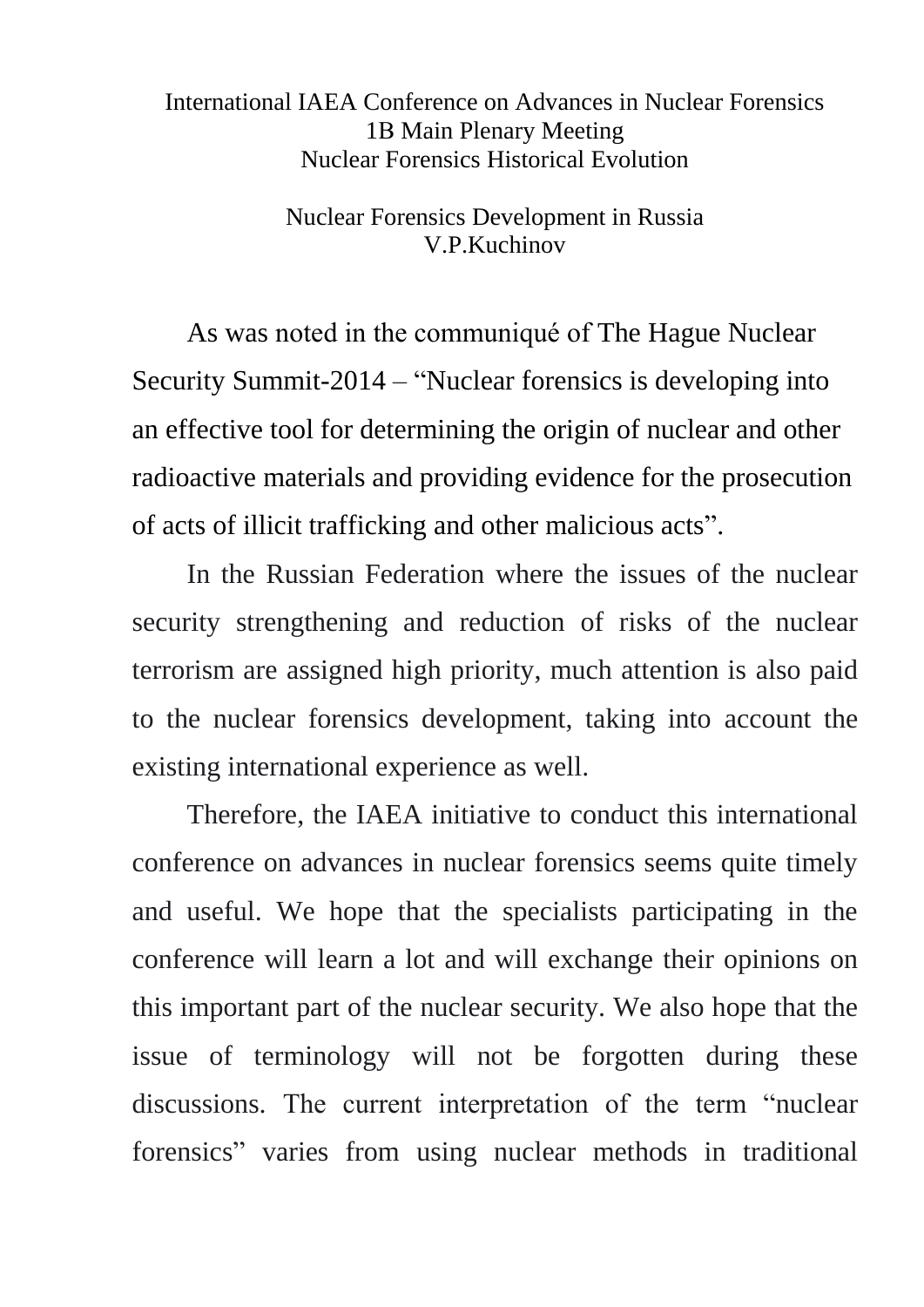forensics to methodologies of determining a place of origin of nuclear material.

At the same time, considering the nuclear forensics history it should be mentioned that this notion has been put by the international community into wide use relatively recently - with the appearance of Global Initiative to Combat Nuclear Terrorism and a number of nuclear security summits. However, criminalist actions concerning the crimes linked with nuclear and radioactive materials were performed much earlier. In this connection, there is ground to believe that the world nuclear forensics history may be considered taking its development in Russia as an example.

Let me begin with the fact that the nuclear forensics in Russia is developed in close cooperation between the lawenforcement authorities performing criminal investigations and experts in nuclear and radioactive materials. The development has not begun from scratch. Looking back, we should say that certain methods of what is now called nuclear forensics were used in the Russian investigative and court of justice practice from the middle of the previous century when the intensive nuclear program development and radioactive material application for industrial and medical purposes started.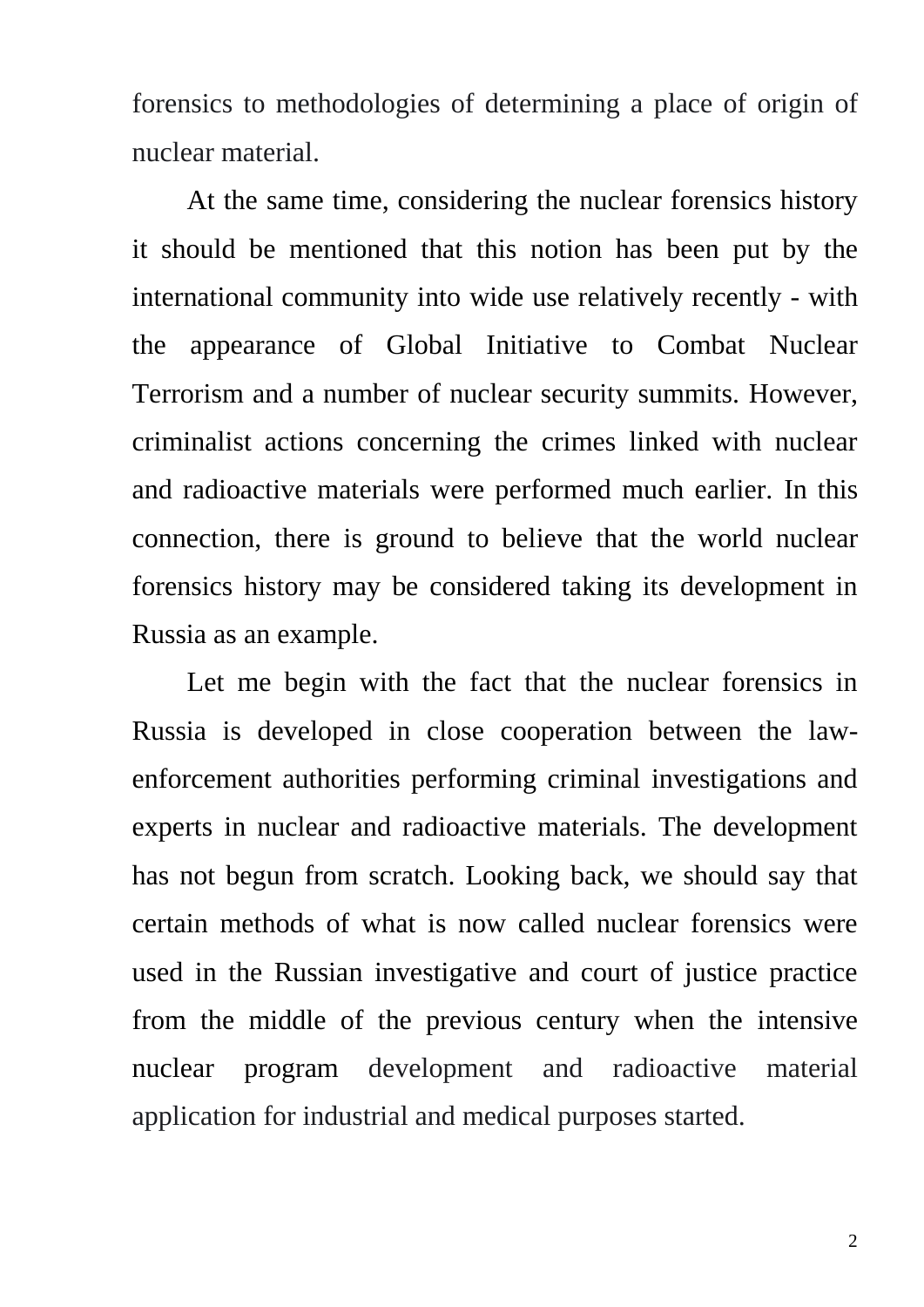But in early 1990-ies, these separate methods started to form a certain system due to a necessity to investigate the cases of nuclear and radioactive materials illicit trafficking. Already at that time it was possible not only to determine origin of the intercepted material, but also to narrow the circle of suspects significantly.

Today, in Russia the following three main tasks are being solved in the area of the nuclear forensics:

1) Providing the law enforcement investigation with the data on the nuclear and radioactive materials that are intercepted from the area beyond the regulatory control as well as providing the information of the transfer routes of these materials, and on people connected to the nuclear and radioactive material illicit trafficking;

2) Disclosure of false charges and counteraction to provocative acts;

3) Deterrence of criminal intent due to the possibility of their guaranteed disclosure which provides the unavoidability of punishment for illegal actions.

From the criminal prosecution and a number of criminalistics approaches point of views, the illicit trafficking in nuclear and radioactive materials (ITNRM) does not differ from existing and much more widely spread illicit trafficking in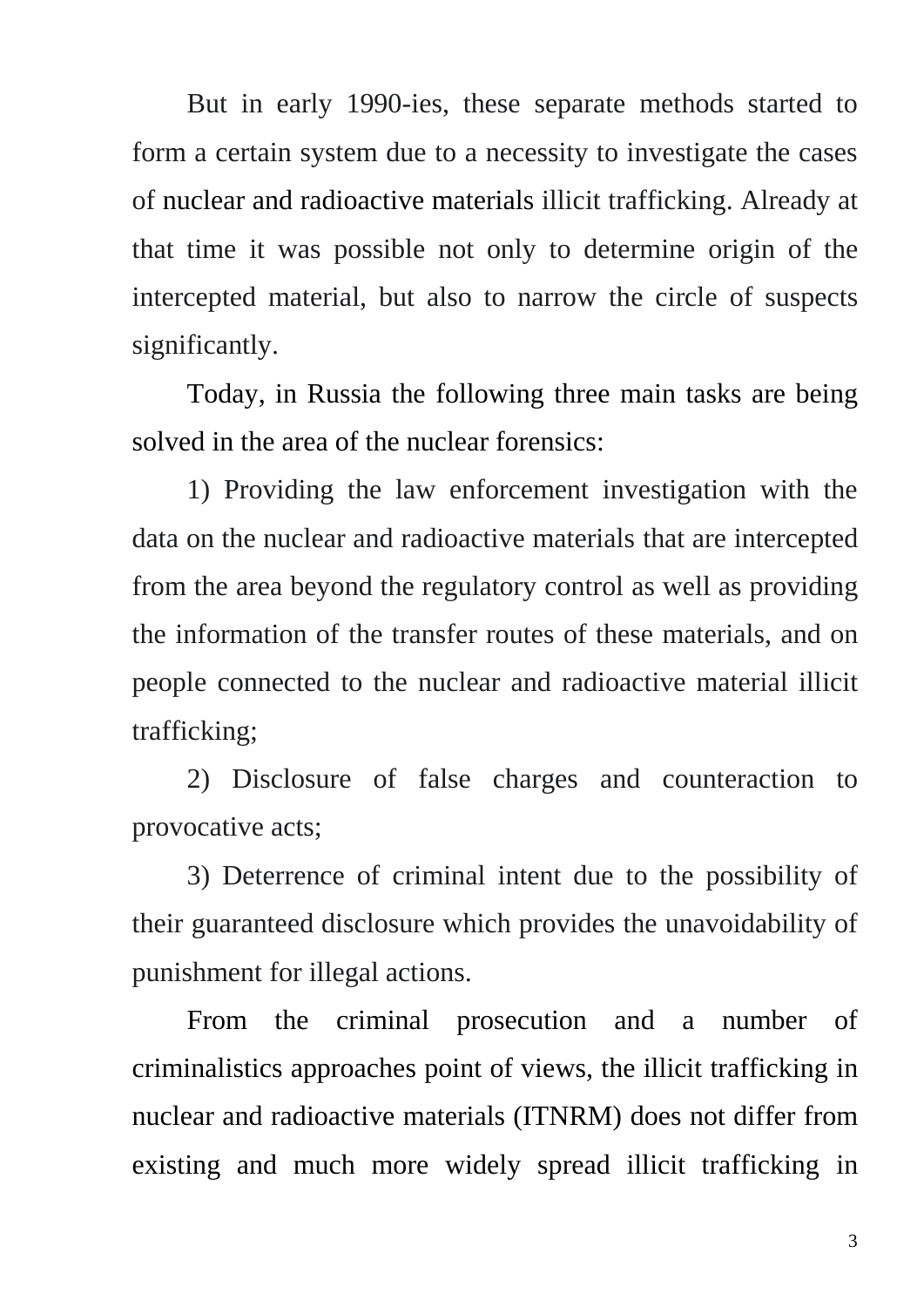precious metals, weapons, drugs, explosives and other prohibited for free circulation chemicals, etc. Therefore, the investigative basis as described in the Russian Federation Criminal Code, the Criminal Procedure Code and the Judicial-Expert Activities in the Russian Federation turned out to be quite suitable for ITNRM incidents investigation as well, and no legal framework development for such investigations in Russia is needed.

On the other hand, the Russian developed nuclear complex, the experience of developing and manufacture of a wide range of materials for both peaceful and military purposes provided a significant number of experts in nuclear and radioactive materials and the existence of advanced analytical laboratories for these materials' parameters and properties study.

Thus, the law enforcement officials' task in the Russian nuclear forensic community is mainly incorporating in the developed approaches and procedures the provision of criminal law. The nuclear and radioactive material experts in their tern have to develop new methodologies, and adapt the existing ones, for the reliable identification of materials with unknown origin and for the analysis characteristic of samples of the physical evidence found at the scene of the crime or in connection with the crime.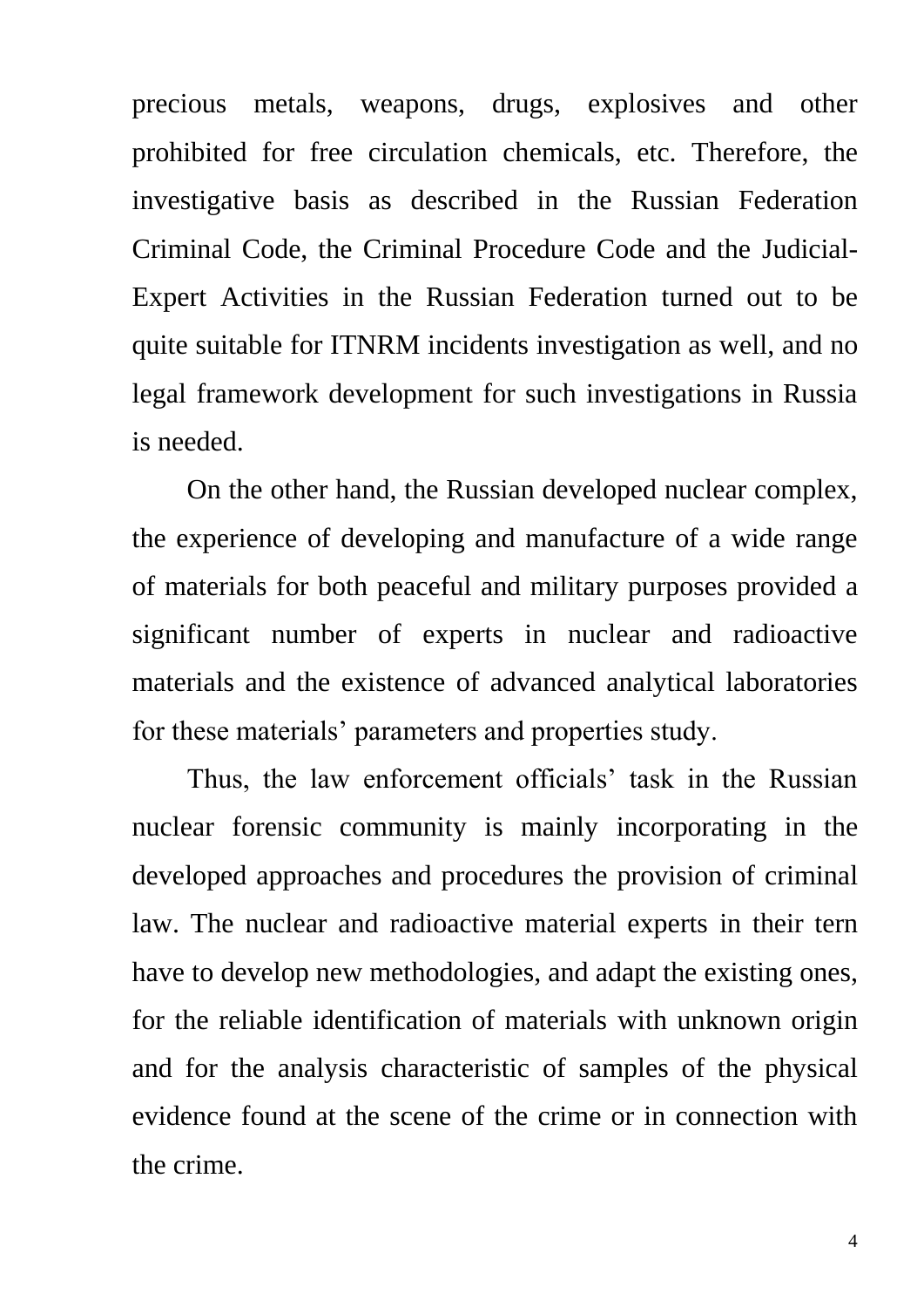Further development of understanding the importance of counteraction to the nuclear terrorism threat and illicit trafficking of nuclear and radioactive materials was implemented in the Russian Federation Law of December 1, 2007 No/ 317-FZ Art.15. According to this law, the Rosatom State Corporation was entrusted with "the organization, within its competence, of the activities to combat the threat of nuclear terrorism and illicit trafficking in nuclear and radioactive materials"; besides, with "the organization and conduction of criminalistics and other expertizes for the identification of nuclear and radioactive materials and radioactive waste withdrawn from illicit trafficking".

On the basis of this law, in 2009 an Information and Analytical Centre (IAC) for the identification of nuclear materials was set up in Rosatom State Corporation, and was imposed with the task of performing the analyses and identification of the nuclear materials with the unknown origin. The key role in the Centre activities is played by JSC "Bochvar VNIINM". However, the laboratories of V.G.Khlopin Radium Institute, NP "Microparticle analysis laboratory", Federal Medical and Biological Centre laboratories are also engaged in this work. These four institutions constitute a network of Russian analytical nuclear forensic laboratories. Additionally,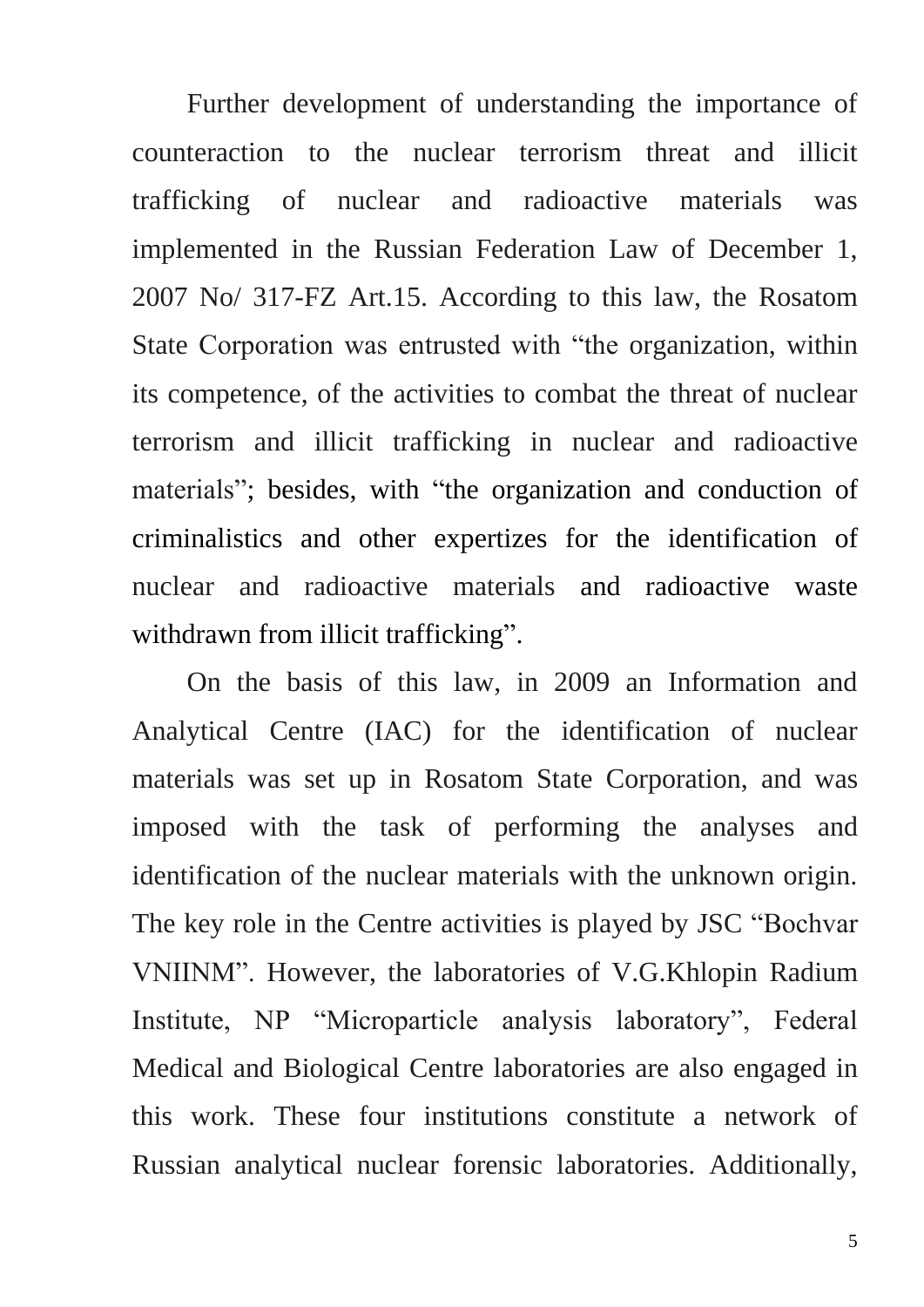the laboratories of other institutes of both the Rosatom Corporation and other organizations can also be invited for the particular work.

The network laboratories solve the following analytical tasks:

- Determining the material element composition and isotope composition of uranium and plutonium in the materials and separate microparticles.
- Measuring the content of isotopes-chronographs.
- Measuring the content of impurity elements.
- Determining the morphological parameters of nuclear and radioactive material fragments and microparticles.
- Measuring the content of radionuclides in the samples.

It should be mentioned that all these tasks had been solved by the Russian analytical laboratories prior the creation of the network of the nuclear forensic laboratories, within the framework of other tasks performed in connection with nuclear monitoring and geological exploration.

In the same 2009, with the IAEA assistance, the Information and Analytical Centre (ITNRM IAC) was set up in the Rosatom State Corporation for collecting and processing the information on the cases of illicit trafficking in nuclear and radioactive materials. This IAC performs the interaction with the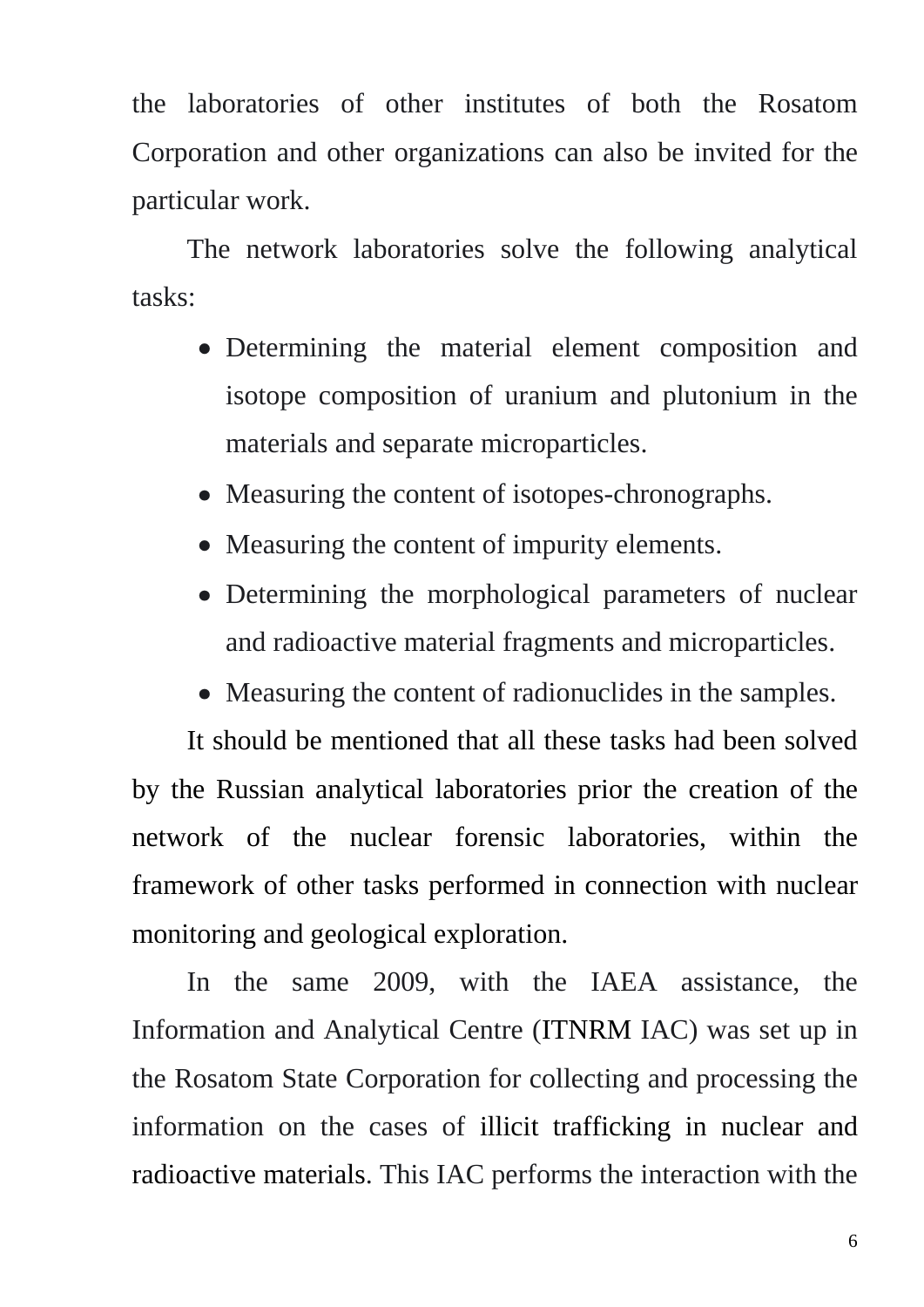IAEA database on the INTRM cases at the Russian Federation territory which became known from the law enforcement authority and mass media information.

In addition to law enforcement authorities and nuclear material experts, organizations of other Russian Federation authorities are involved in the work to combat INTRM: Russian Ministry for Defense, Emercom of Russia, Federal Custom Service of Russia, and Rostehknadzor.

A significant difference of handling the physical evidence compared with analysis made during fulfilment of other tasks is connected with the need to provide the guarantee that from the moment of the withdrawal to the presenting in court, the physical evidence was not substituted and did not change its properties. Following the procedure determined by the Criminal Code, Criminal Procedural Code and the Law on Judicial-Expert Activities in the Russian Federation ensures such guarantee.

In accordance with this procedure, any object shall become a physical evidence only if it is withdrawn by an investigator and documented in due order. Each object or material considered physical evidence shall be packed into a container. Any movements of the physical evidence shall be documented.

Nuclear and radioactive materials shall be put to a special container in compliance with the radioactive material handling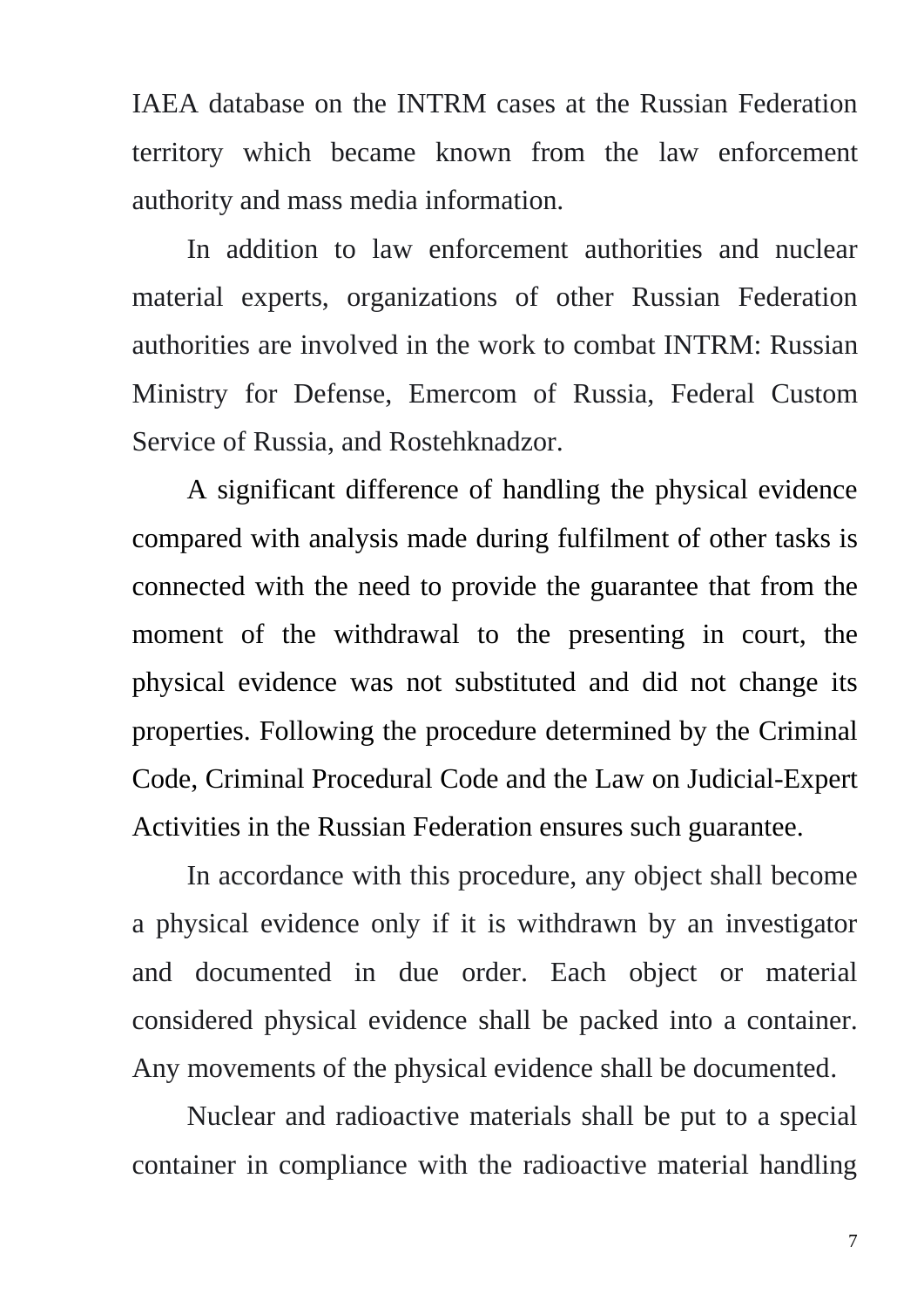rules. The same rules shall be observed when performing any operations with the radioactive physical evidence. Therefore, the three laws mentioned above, together with Radiation Safety Norms determining the rules of radioactive material handling, form a legislative basis in the field of nuclear forensics in Russia.

For identification of the intercepted nuclear materials, a comparative analysis of the intercepted material and one or several materials from among those manufactured in the country and having characteristics close to those of the material concerned, is performed. For determining the list of materials under suspect, the information from relevant Russian enterprises databases is used. But only the coincidence of the analysis results of the intercepted material and one or more samples from the material archive shall be a ground for conclusions on the detained material origin.

However, if the comparative analysis cannot be performed because of the absence of a corresponding sample in the archive, any information available for the expert analysis shall be used, with the understanding of the fact that all kinds of comparison, excluding the coincidence of comparative analysis results, require additional expert study of actual and possible variations of results or data.

8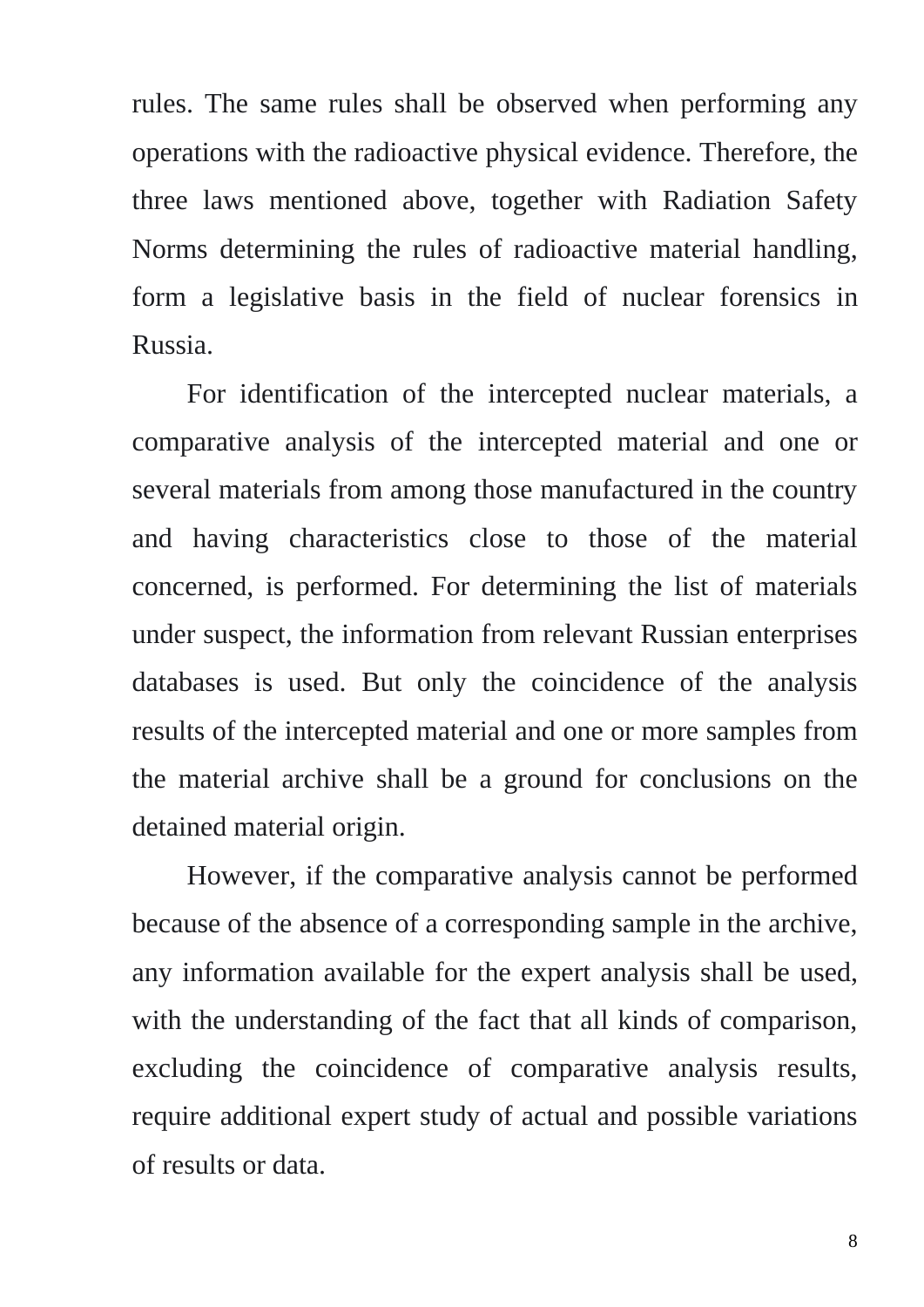Based on this practice and taking into consideration the experience of nuclear material databases use during the actual study, with the clear understanding of the rare and limited character of such use, and also observing the existing procedure of nuclear information security, a conclusion was made in Russia on the inexpediency of developing so-called National Nuclear Forensic Database. The availability of the information on nuclear materials stored in special databases is also taken into account, as well as sufficient timeliness in providing this information to the investigators.

It should be pointed out that the practice of performing investigations linked with illicit nuclear and radioactive material trafficking showed also the necessity of analyzing not only samples of bulk NRM but also their microparticles. In the absence of the intercepted material and also when the material is determined but may be manufactured at different enterprises the analyses results of individual microparticles of the objects taken as physical evidence can become the key to a successful investigation.

The analysis of individual microparticles when investigating actual incidents proved its informative value, for example, during a case where the route of persons having contacts with NRM and the actual manufacturer of the material

9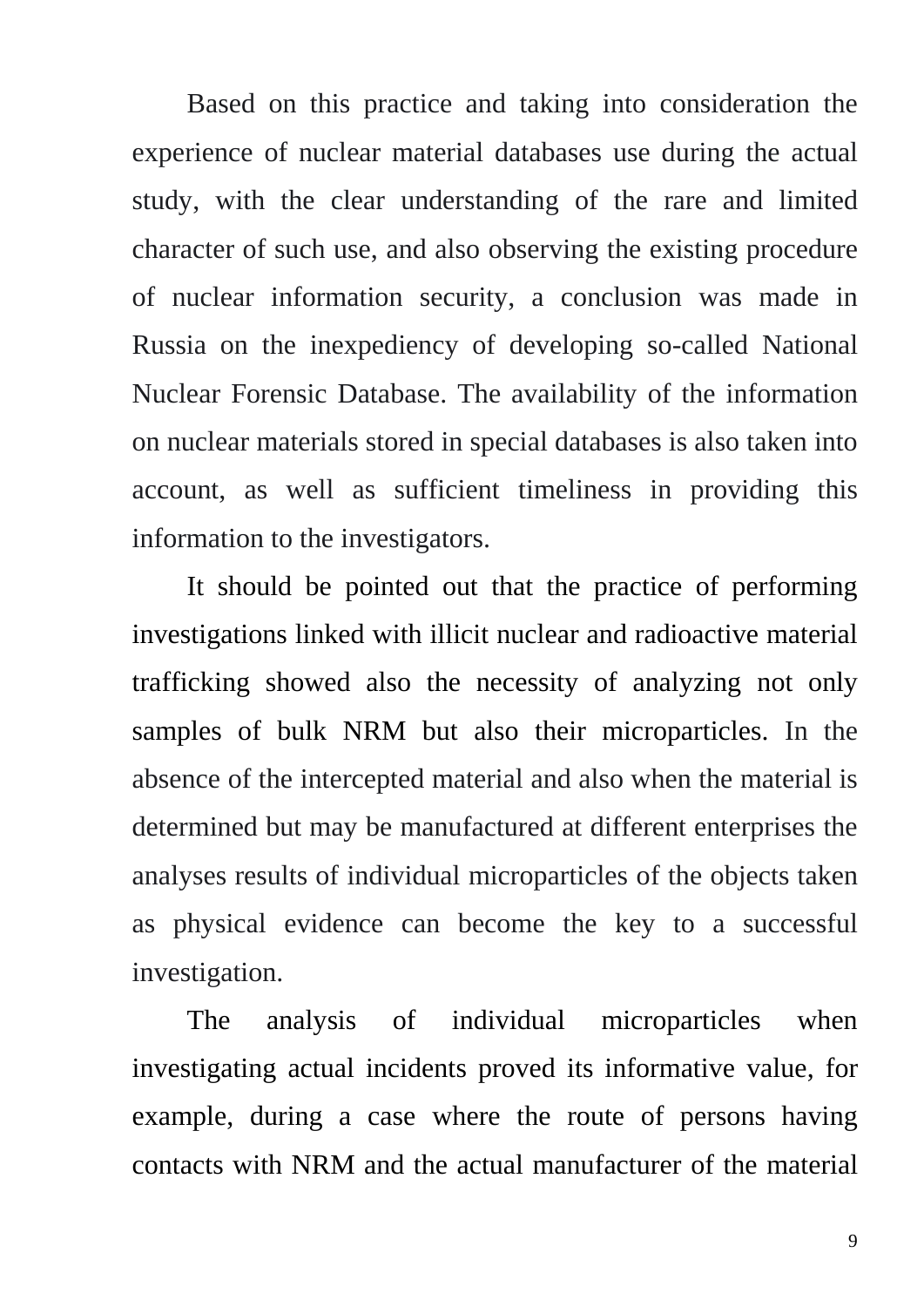intercepted in a container were determined. Judging by the material characteristics it could be concluded that this material has been manufactured at any of the two enterprises, and only the analysis of industrial dust microparticles at the container surface allowed to unambiguously identify one of them as the enterprise where the stolen material was produced.

Only the analysis of individual microparticles can solve the task of identifying the material if a powder consisting of various materials microparticles is detained. Besides, the microparticle analysis can be the only informative approach in the situation when fragments of various materials are dispersed during an incident and can be present in various samples from the place of incident.

In general, in can be stated that nowadays the network of Russian nuclear forensic laboratories is available and can solve any nuclear forensic tasks. It can analyze both bulk samples of nuclear and radioactive materials and their small fragments and individual microparticles. Nevertheless, the network is constantly developing taking into consideration procedural and methodological recommendations worked out under the auspices of the IAEA.

A special significance in the procedure of criminal trials connected with nuclear and radioactive materials beyond the

10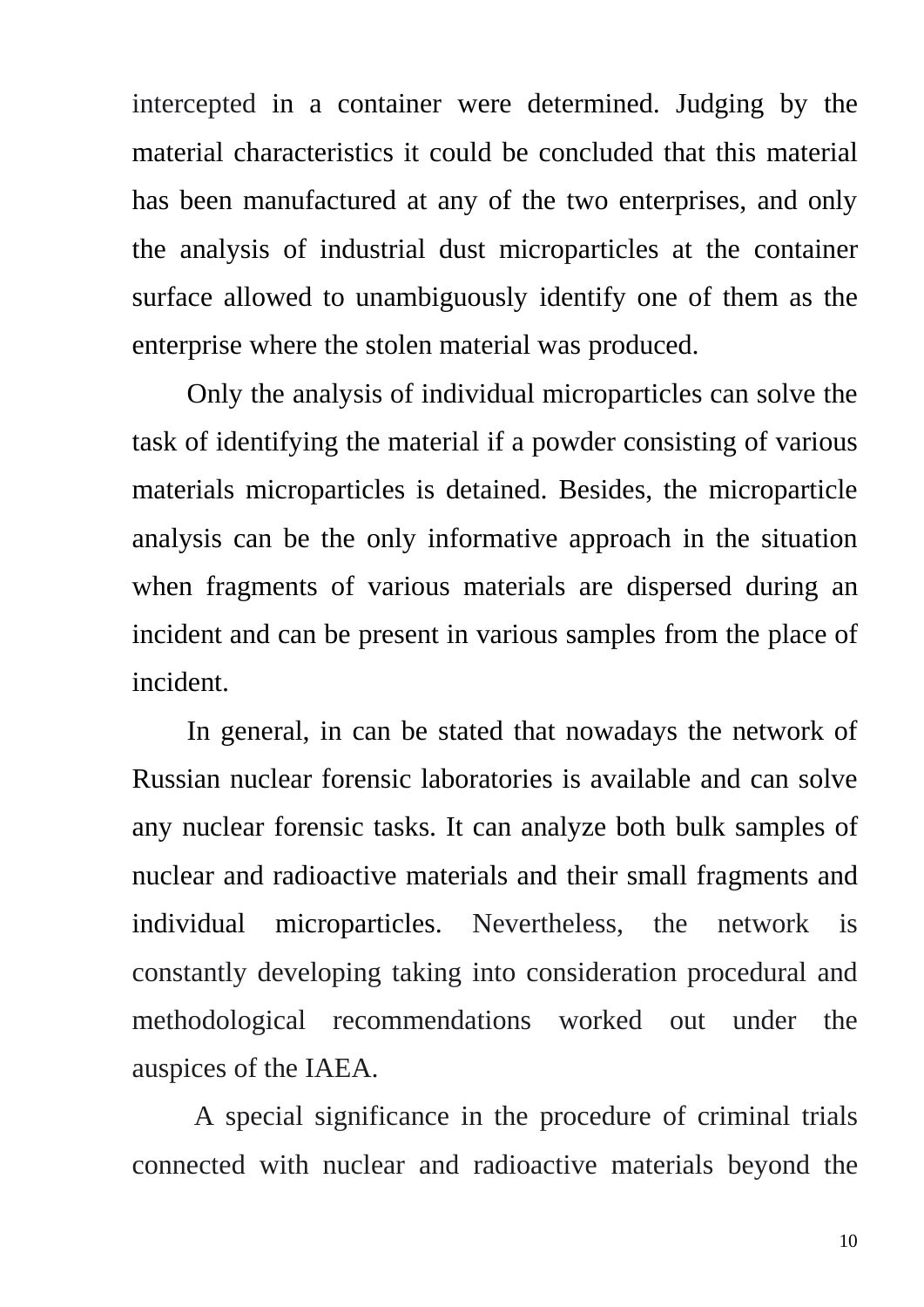regulatory control plays the presentation of the expert materials to court. All the relevant materials are presented in the Russian court only as expert opinions or evidence in the form of printed documents. Preference is given to the expert opinions based on the comparison of simultaneous analyses results. These documents shall also be mandatorily included as part of the criminal case file to be considered by the court, the prosecutor and the lawyer. If necessary after presenting the expert opinion to the court the expert gives additional oral statement during the examination in court for clarifying some statements of the opinion and precluding misunderstanding.

An extensive international cooperation in the nuclear forensics field should also be mentioned as it helps to speed up the Russian potential development in this area.

We believe that the activities of the International Technical Working Group (ITWG) on the nuclear forensics in which Russian experts work among others, as well as continuation of a wide international cooperation on nuclear forensics in frame of the IAEA, GICNT and Interpol are very important.

Discussing the nuclear forensics at this conference today, I would like to stress that we see the further development of the nuclear forensics in Russia both as the analytical methodologies advancements and further strengthening interaction between